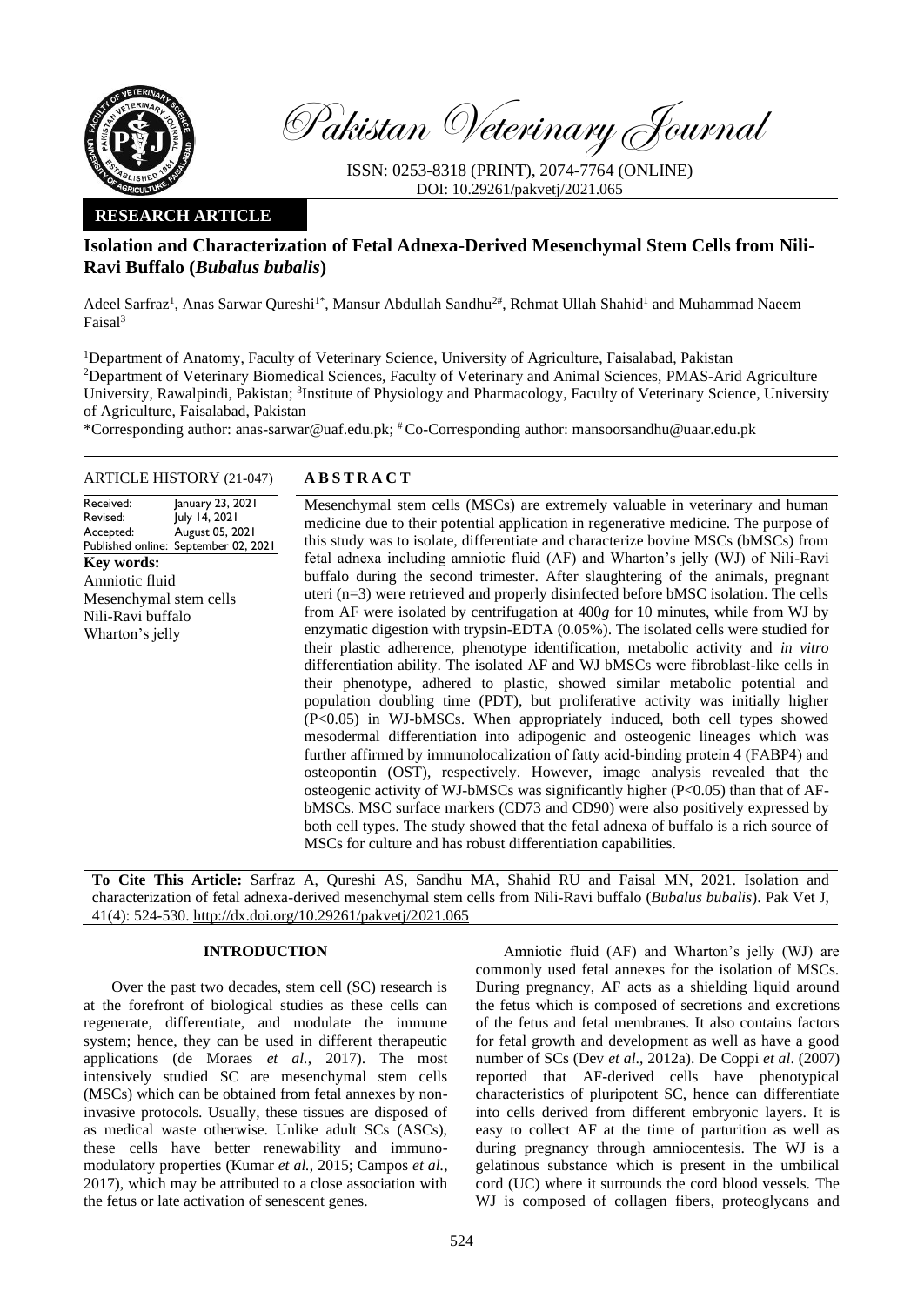myofibroblasts stromal cells which can adhere to plastic and differentiate into many types of cells (Carlin *et al*., 2006).

Buffalo is an important animal of South Asia and Europe as it provides milk, meat and traction power hence called Black Gold (Bilal *et al*., 2006). Due to the importance of SCs in regenerative medicine and their transdifferentiation ability into many cell lines, they can be used to address many problems of buffalo. However, the importance lies in the fact of identifying cell isolation sites and further their differentiation properties.

There is a dearth of scientific literature on SCs derived from Nili-Ravi buffalo, specifically on bovine MSCs (bMSCs) derived from fetal adnexa; however, some studies reported the richness of AF and WJ with MSCs in humans (Widowati *et al.*, 2019) and bovines (Yadav *et al.*, 2011; Corradetti *et al.*, 2013). This study on fetal adnexa-derived MSCs from Nili-Ravi buffalo aimed to provide a deep insight into their characterization, proliferation and differentiation capabilities.

#### **MATERIALS AND METHODS**

**Collection and transportation of samples:** For sampling of AF and WJ from Nili-Ravi buffalo, pregnant uteri  $(n=3)$  from the  $2<sup>nd</sup>$  trimester were obtained from the slaughterhouse of Rawalpindi/Islamabad after approval from Institutional Biosafety and Bioethics Committee (IBC,1771/ORIC). The uteri were transported to Cell Culture Laboratory of Cytogenetics, PMAS-Arid Agriculture University, Rawalpindi, Pakistan, where they were disinfected with 70% isopropanol (Sigma, USA) and ethanol (Sigma, USA).

**Isolation, culturing and passaging of cells:** To collect AF-bMSCs, about 50mL of AF was aspirated and centrifuged at 400*g* for 10 minutes. After discarding the supernatant, pellet was incubated in defined media (DM) containing Dulbecco's Modified Eagle's Medium/Ham F-12 (DMEM/F-12), supplemented with 10% fetal bovine serum (FBS, Biowest, France), 1% antibiotics penicillin/ streptomycin (100 units/mL and 100 ug/mL, respectively; Biowest, France), 1% amphotericin B (0.25 µg/mL, Biowest, France) at  $37^{\circ}$ C in the presence of  $5\%$  CO<sub>2</sub>.

The WJ samples were obtained in Dulbecco's phosphate-buffered saline (DPBS) without  $Ca^{2+}$  and  $Mg^{2+}$ . WJ was diced into pieces/ explants  $(-1-2 \text{ mm}^3)$  and digested with trypsin-EDTA (0.05% and 0.53mM, respectively) for half an hour and subsequently incubated with DM for five to seven days. Following confluence (~80%), bMSCs were trypsinized for passaging towards the next passage up to passage 2 (P2) which was used in subsequent experiments given below. Throughout the experiment, media was changed twice a week to keep the cells healthy.

**Growth kinetics:** Recovered bMSCs from P2 were seeded at a density of  $5\times10^3$  cells per well in a 48-well cell culture plate (Corning, USA), and growth kinetics were measured on days 3, 6, 9 and 12. After trypsinization, the population doubling time (PDT) was calculated with the following formula (Lu *et al.*, 2018):

$$
PDT = \frac{\log 2(t - t_o)}{(\log N_t - \log N_o)}
$$

Here PDT: population doubling time, t: harvesting time,  $t_0$ : initial time,  $N_t$ : harvested cell number, and  $N_0$ : seeded cell number.

**Cell metabolic activity:** The extent of metabolism in recovered bMSCs was measured through 3-(4,5- Dimethylthiazol-2-yl)-2,5-diphenyltetrazolium bromide (MTT) assay. For this purpose, bMSCs  $(5\times10^3$  cells per well) were seeded in a 48-well cell culture plate. On every third day till day 12, bMSCs were treated with 150µL working solution (0.25 µg/mL) of MTT per well, incubated for 2.5h and formed formazan was eluted in 100µL of dimethyl sulfoxide (DMSO). Optical density (OD) analysis was performed at 630nm.

*In vitro* **mesodermal lineage differentiation assays:**  Adipo- and osteogenic induction of bMSCs at P3 was carried out in a 24-well cell culture plate (Corning, USA) at a seeding density of  $2.5 \times 10^4$  cells per well for confluence as described by Rashid *et al.,* (2021).

**A. Adipogenic induction:** Adipogenesis in bMSCs was induced in a two-step procedure; first induction (48 hours) and second maintenance (seven days). To induce adipogenesis, an induction media containing DMEM/F-12 supplemented with 10% FBS, 1% antibiotics, IBMX (0.1mM; Sigma, USA), rosiglitazone (10µM; BD Chemicals, Germiston, South-Africa), dexamethasone (0.3 mM; Solarbio, Shanghai, China) and 0.142% insulin (5 µg/ml; Nov, Denmark) was used. For maintenance, adipogenic maintenance media containing DMEM/F-12 supplemented with 1% Ex-cyte (Darmstadt, Germany), 0.142% insulin, 1% antibiotics were used. Subsequently, the cells were fixed with 4% buffered formalin (Sigma, USA), followed by oil red-O (ORO) staining at a concentration of 6:4 with distilled water and observed under the microscope. Then ORO elution was performed with absolute isopropanol and optical density (OD) of eluted stain was measured at 510nm.

The surface area occupied by ORO stain within a cell was estimated with the help of ImageJ software (1.50i, National Institutes of Health, USA) by processing individual cells at 8-bit. The total cellular area of adipocyte and ORO stained regions were determined using the "Threshold" function at "Auto" settings.

**B. Osteogenic induction:** For osteogenesis, bMSCs were incubated for 21 days in an osteogenic induction medium containing α-MEM (Gibco, USA) supplemented with 10% FBS, 1% antibiotics, β-glycerol phosphate (1µM; Sigma, USA), 0.01% dexamethasone (1 mM) and ascorbic acid (50 µM; Sigma, USA). Cells were fixed, followed by staining with Alizarin Red-S (ALZ), and observed for mineral deposition at 10x and 40x.

For quantification of ALZ, five areas (Fig. 4-I) per well were photomicrographed and analyzed by ImageJ using green channel under the "RGB stack" option at "Threshold" level 75. The measurements of highlighted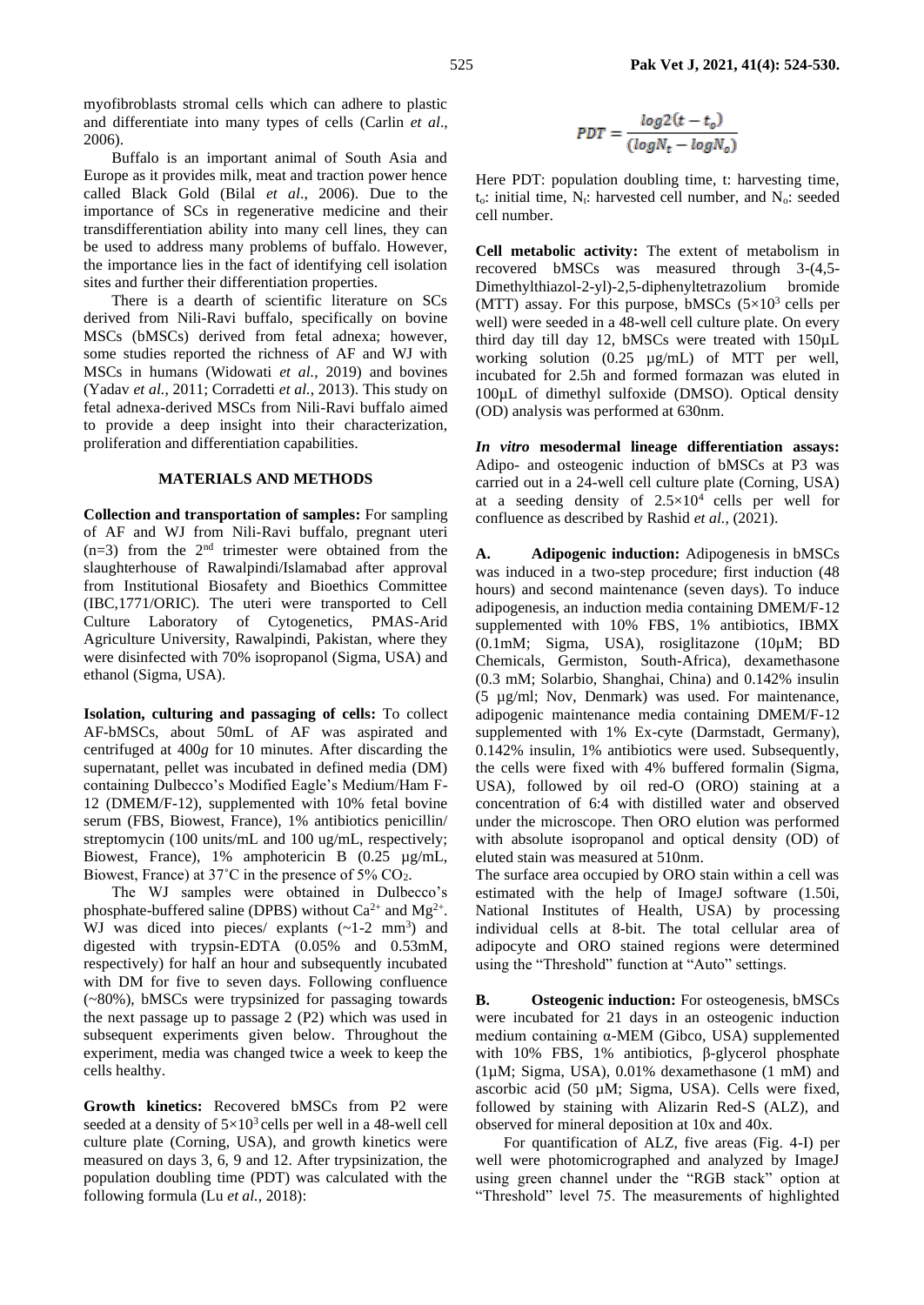areas were recorded as a percentage out of the total microscopic field (Booysen *et al.*, 2018).

**Alkaline Phosphate (ALP) activity of osteogenesis:** To access the activity of ALP, bMSC were scratched from cell culture plates and analyzed through a commercially available kit (ELITech Group, France) according to the manufacturer instructions. The ALP concentration was measured by utilizing p-nitrophenyl phosphate as a substrate and normalized to the total protein present in the cell lysate.

**Immunocytochemistry (ICC):** To localize mesenchymal cell markers (CD73; ab137595 and CD90; ab92574), adipogenic specific marker (FABP4; ab85875) and osteogenic specific marker (osteopontin; ab63856) at P3, bMSCs were seeded at a density of  $1 \times 10^6$  cells per well in a 6-well cell culture plate preloaded with 6mm sterile coverslips. At the culmination of the induction period, the cells were fixed, treated with  $0.3\%$  triton (Triton® X-100), and blocked with goat serum (10%). Then the cells were incubated overnight with primary antibodies followed by incubation with secondary antibodies while nuclear identification was done by counterstaining with 2 µg/mL of DAPI (4′,6-diamidino-2-phenylindole). The coverslips were mounted using an anti-bleach mounting medium (Vecta shield, St. Neots, UK) and were visualized under a fluoresce microscope.

**Fetal age estimation:** The curved-crown rump length (CVRL) measurement of the fetus was obtained for age determination (Soliman, 1975):

 $Y = 28.66 + 4.496(X)$  ............. *(if CVRL is < 20cm)*  $Y = 73.544 + 2.256(X)$  .............. *(if CVRL is*  $\geq$  20*cm)* 

Here, Y is fetal age  $/$  gestational length in days and X is CVRL (cm).

**Statistical analysis:** Statistical analysis was performed using Minitab® 17.1.0 software. The experiments were conducted in duplicate while three replicates of each experiment parameters of growth kinetics and cell metabolic assay were performed and the results were expressed as mean  $\pm$  SEM. Data was analyzed by oneway ANOVA for multiple mean comparisons using Tukey's Honestly Significant test (P<0.05).

### **RESULTS**

The CVRL measurement of the fetus showed that average gestation length of samples was 129±14.3 days. On microscopic examination, fibroblast-like cells started to emerge from explants (Fig. 1b). The AF and WJbMSCs appeared similar at the confluence (Fig. 1a, c). The growth kinetics at P3 revealed that PDT was 79.86±6.45 and 72.64±2.02 hours, for AF and WJbMSCs, respectively. The growth curves, drawn from mean values of the number of bMSCs, showed a logarithmic trend, and no plateau phase was observed (Fig. 2a). However, AF-bMSCs exhibited a rapid increase in cell number from day 9 to 12. MTT assay showed that bMSCs have a high metabolic activity on days 3 and 6 which gradually decreased from day 9 to 12 (Fig. 2b).

*In vitro* **mesodermal differentiation:** After adipogenic induction for seven days, bMSCs from both the tissues were successfully differentiated into adipocytes, which was evident from rounded cell morphology and accumulation of lipid in the cytoplasm. The presence of intracytoplasmic lipid droplets was confirmed with ORO staining (Fig. 3-I). Control samples cultured in DM/ control media did not show any change in cell morphology, while faint cytoplasmic/ membrane reactivity with ORO was observed in these cells. ORO concentration per cell of bMSCs induced groups was significantly (P<0.05) higher than their respective control groups, with the highest value in WJ-adipo-induced cells (Fig. 3-IIa). Significantly (P<0.05) higher ORO-stained surface area in adipo-induced bMSCs was recorded than their control groups, with the highest value in AF-adipoinduced bMSCs (Fig. 3-IIb). Immunopheno-typing expression of FABP4 was expressed successfully among adipo-induced cells of both the tissues (Fig.5e, f). The presence of FABP4 accumulation was evident around the cell membrane as well as around unilocular and multilocular lipid droplets in adipose-induced bMSCs of both the tissues.

Under osteogenic induction, bMSCs differentiated into osteogenic lineage cells as they enlarged and modified their morphology contrary to control cells. Many osteogenic foci were observed which were formed by the accumulation of calcium or other minerals [hydroxylapatite mineral  $(Ca_{10}(PO_4) 6(OH)_2)$ ]. These minerals were



**Fig. 1.** Morphological features of AF-MSCs and WJ-MSCs in culture. AF-MSCs at the confluence of P2 (a), WJ explant is attached (day 5-7), and MSCs are migrating from it (b), WJ-MSCs at the confluence of P2 (c) in Nili-Ravi buffalo (*Bubalus bubalis*).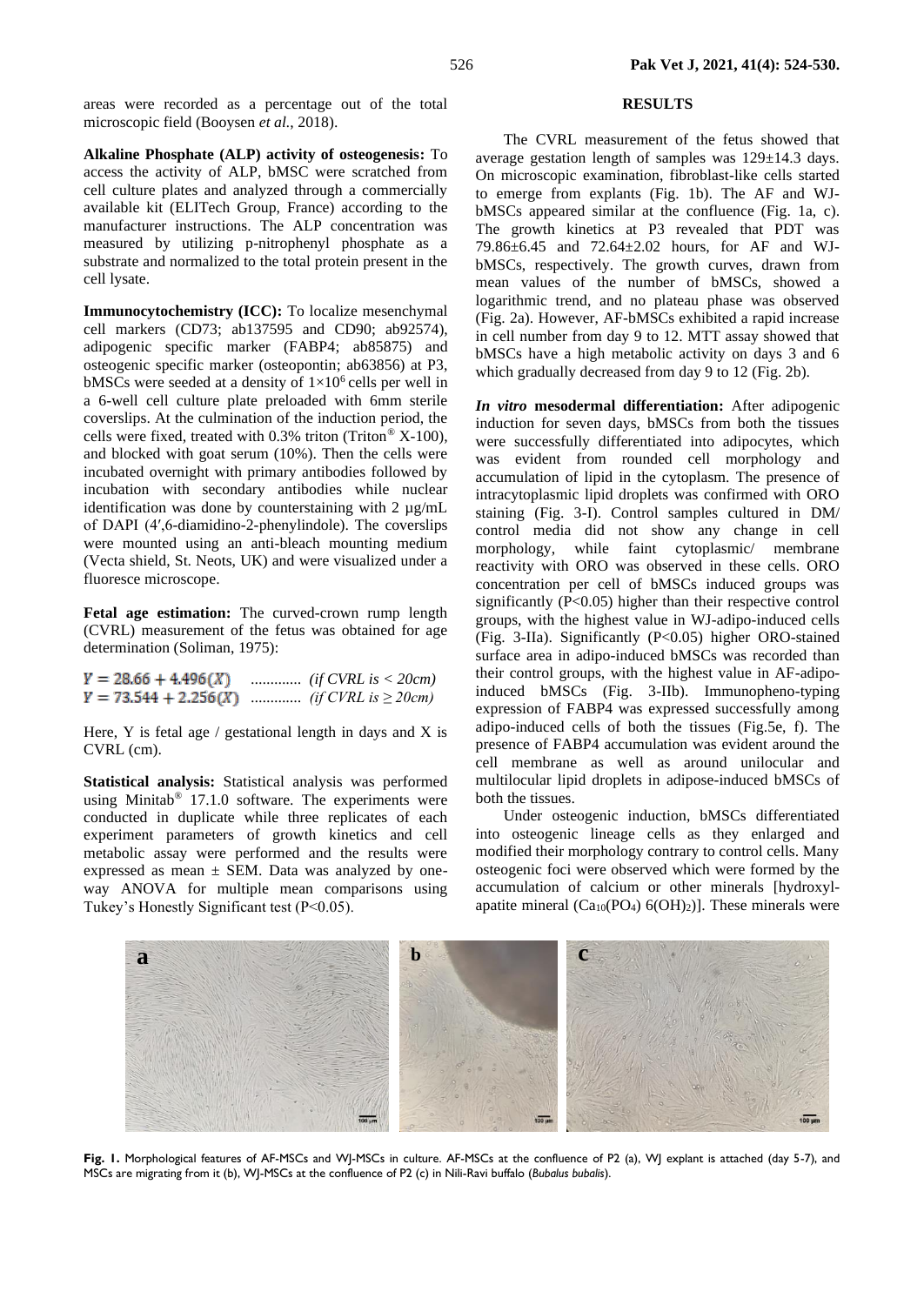

**Fig. 2:** Growth curve (a) and MTT absorbance value (b) of AF-MSCs and WJ-MSCs of Nili-Ravi buffalo (*Bubalus bubalis*) expressed as mean ± SEM (P<0.05).



**Fig. 3 (I-II):** Adipogenic differentiation assay of AF and WJ-derived MSCs isolated from Nili-Ravi buffalo (*Bubalus bubalis*). (I) Intracytoplasmic lipid droplets appear red with ORO staining in induced AF (b) and WJ (d), while control AF (a) and WJ(c) did not show such cytoplasmic changes, only cell membrane lipids show light red color. (II) Lipid concentration per cell (a) and percent lipid surface area per cell (b) of each tissue, where A and B indicate a statistically significant difference (P<0.05) between the control and induced groups.

secreted by the induced cells and appeared red by ALZ staining. Control cells cultured in DM did not show morphological changes and extracellular hydroxyl-apatite mineral deposits (Fig. 4-IV). ImageJ analysis of bMSCs of osteo-induced and control cells showed that AF and WJ induced cells had a very high extracellular calcium deposition, with WJ-osteo-induced cells had remarkably high calcium deposits (Fig. 4-II) while in control groups, calcium deposition was scarce. ICC revealed the presence of osteopontin among osteo-induced cells of both the tissues (Fig. 5g, h) and was uniformly distributed throughout the cytoplasm that confirms successful differentiation of bMSCs into the osteogenic lineage. Cellular ALP activity is considered an early marker of osteogenesis, which was assessed in the cellular lysate. The converted cells of both origins exhibited an increase of ALP (U/g of protein) compared to control cells. However, WJ-derived bMSCs had significantly (P<0.05) higher ALP activity as compared to AF-derived bMSCs (Fig. 4-III).

**Immunophenotyping:** An expression of mesenchymal cell surface markers is a characteristic parameter for detecting bMSCs which substantiates the evidence of the mesenchymal nature of cells. The ICC analysis exposed that bMSCs are positive for mesenchymal markers including CD73 and CD90 (Fig. 5a-d). CD73 was localized near the nuclei, while CD90 was evenly distributed throughout the cell membrane. The intense presence of CD73 seems to be present in the Golgi apparatus and further has to be transported on the cell membrane. The results indicated that both sources provide cells that are similar to MSCs.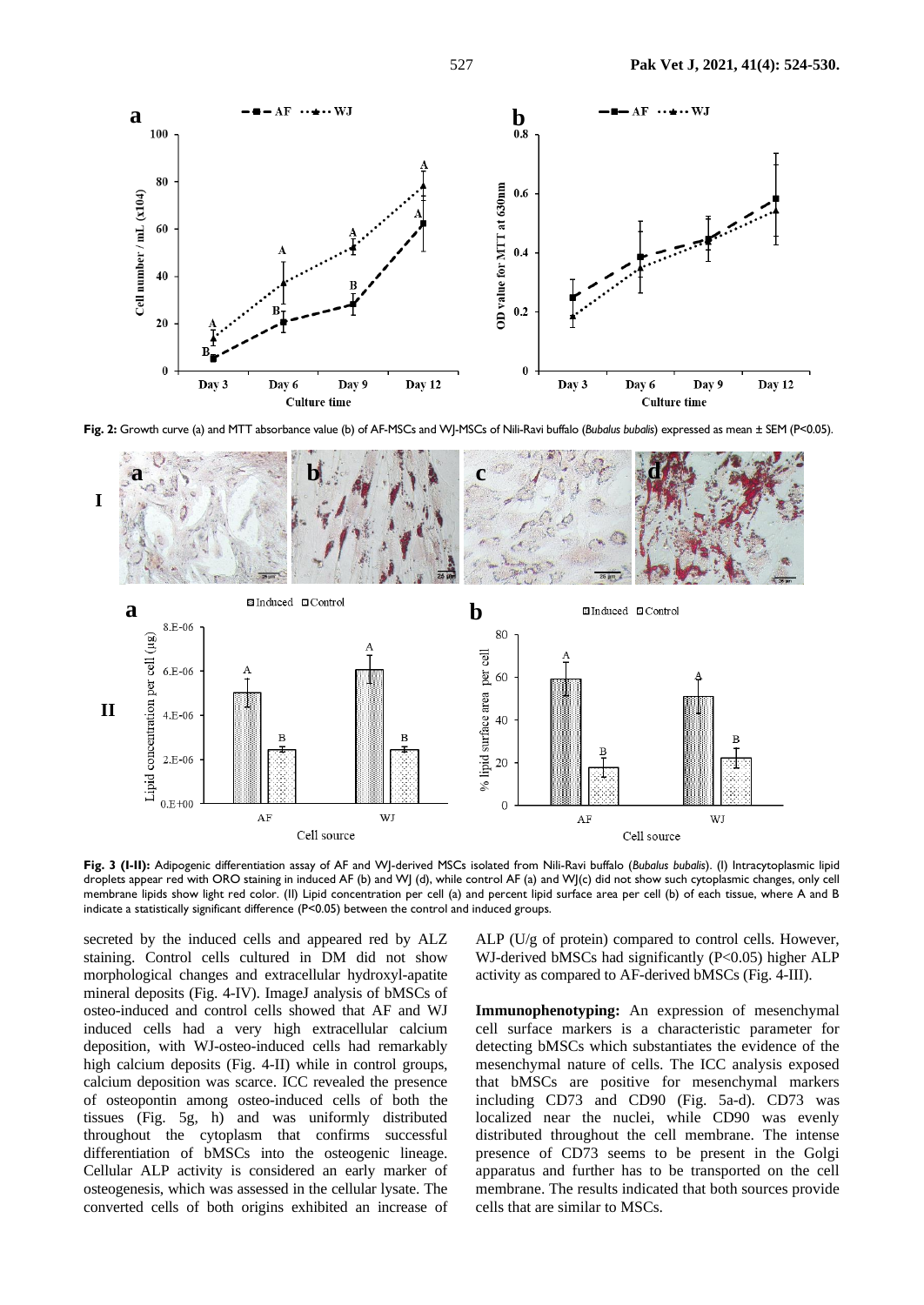

**Fig. 4 (I-IV):** *In vitro* differentiation assay of AF-MSCs and WJ-MSCs isolated from Nili-Ravi buffalo (*Bubalus bubalis*). (I) Schematic diagram of one well of a 24-well plate. The five small shaded squares on a cross represent the microscopic fields used for ALZ digital quantification. (II) ImageJ analysis of ALZ stained area out of the total microscopic field. Osteo-induced cells, specially WJ-MSCs, showed a massive degree of mineralization (mean±SEM) as compared to control, where a, b and c indicate a statistically significant difference (P<0.05) between the control and induced groups. (III) ALP activity of bMSCs (mean±SEM) which was significantly (P<0.05) the highest in induced WJ-bMSCs followed by induced AF-bMSCs. (IV) Positive staining of extracellular calcium/ mineral deposition with ALZ which indicates osteogenic lineage transdifferentiation (IV-AF & IV-WJ: b, d). Control cells maintained fibroblast morphology and stained negative with ALZ (IV-AF & IV-WJ: a, c).

#### **DISCUSSION**

Fetal adnexa is a safe and readily available source of SCs as compared to conventional sources and is recognized as a highly potential source of bMSCs that yields an enormous number of cells in the subculture (Gugjoo *et al.*, 2019). During this trial at P0, AF showed a high number of non-adherent cells which were removed during media change, however, few rounded cells showed plastic adherence which was also reported in Holstein cow (Rossi *et al.*, 2014). Non-adherent cells having flat morphology come from the amniotic membrane, gastrointestinal, urogenital and respiratory epithelium (Dasgupta and Jain, 2016).

Unlike AF, WJ is a newer tissue to get attention as a source of bMSCs in human and veterinary science (Sreekumar *et al.*, 2014), therefore, there is limited data available on growth kinetics and plasticity of WJ-bMSCs. For isolation of bMSCs from WJ two techniques viz,

explant attachment method and enzymatic digestion method are used. The former method provides a higher number of cells with higher expression of pluripotency markers while the latter method is easier and yields cells with a high proliferation rate and purity (Widowati *et al.*, 2019). In this study, both methods were combined to obtain the collective effect. Trypsin enzyme hydrolyzed the collagen fibers (Liu *et al.*, 2018) and released bMSCs. WJ-bMSCs were readily attached to plastic which is as per the principles established by the International Society of Cellular Therapy (ISCT) for the identification of MSCs (Dominici *et al.*, 2006). Like other reports (Corradetti *et al.*, 2014), our findings showed more than 90% viable cells; however, Vidane *et al*., (2014) have reported less than 90% viability in feline. Uranio *et al*., (2014) reported very low viability (71.40±17.3%) in late passages (beyond P4) compared to early passages (92.83±3.89%) in canines. Therefore, it is recommended to use MSCs at early passages to obtain maximum viable cells.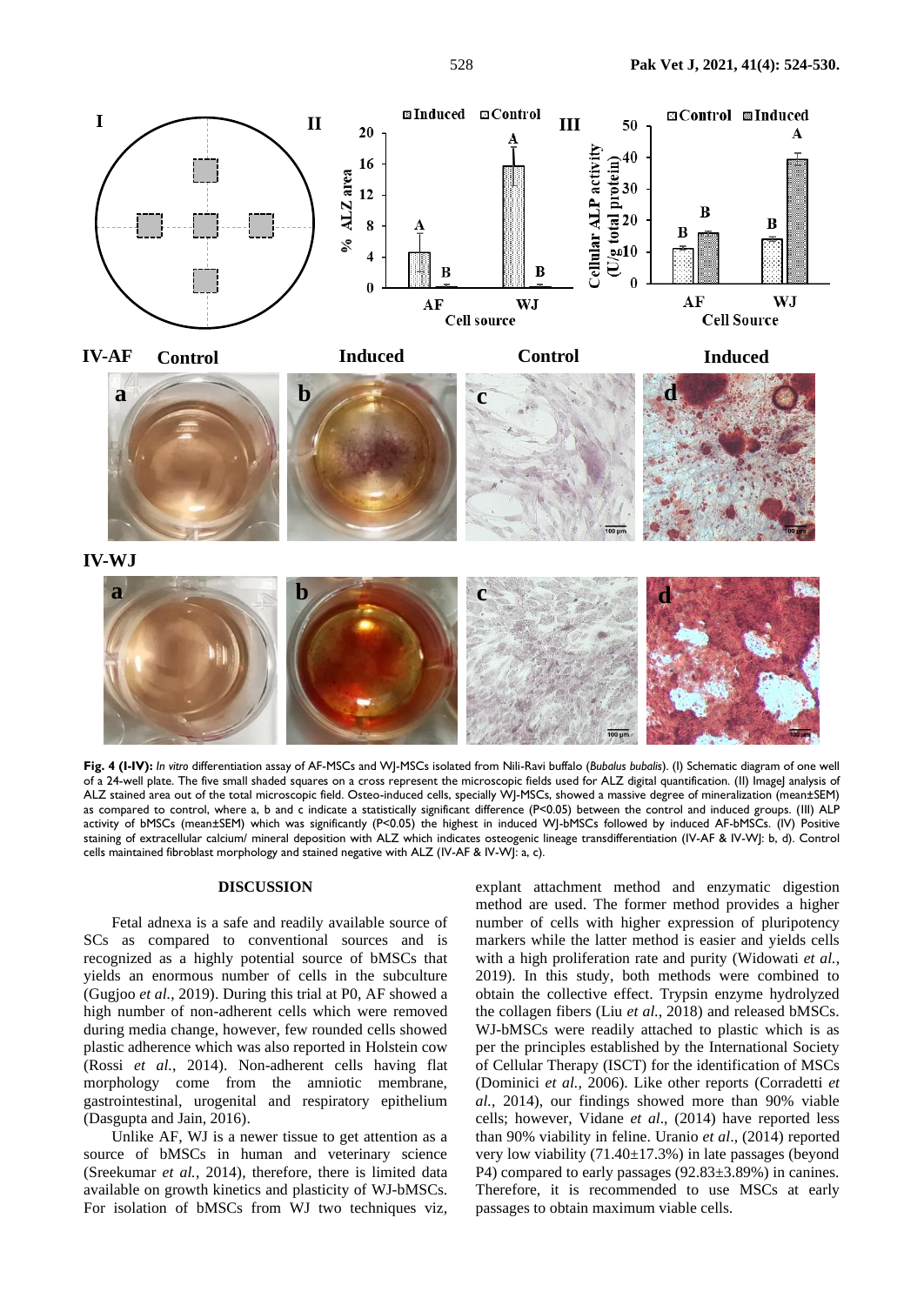

**Fig. 5:** Immunocytochemistry of AF-MSCs and WJ-MSCs isolated from Nili-Ravi buffalo (*Bubalus bubalis).* AF-MSCs and WJ-MSCs were labeled positively with immunofluorescence antibodies against mesenchymal specific markers including CD73 (a, b), CD90 (c, d). Adipogenic specific marker and osteogenic specific marker of both the cell types were labeled positively with immunofluorescence antibodies against FABP4 (e, f) and osteopontin (g, h). The presence of the cell was confirmed by nuclear counterstain with DAPI. Scale bar: 10µm.

The trajectory of the growth curve and population doubling time (PDT) are highly variable parameters among MSCs derived from different sources and at different stages of pregnancy. MSCs mostly showed a logarithmic growth pattern which is in line with our findings (Deng *et al.*, 2018). AF and WJ-bMSCs exhibited very high PDT (79.86 $\pm$ 6.45 and 72.64 $\pm$ 2.02 hours, respectively) which is comparable to that of AF-MSCs of Holstein cows  $(3.5\pm1.6$  days  $84\pm38.4$  hours) (Rossi *et al.*, 2014) and feline  $(2.8\pm3.2 \text{ days})$ approximately 67.2±76.8 hours) (Iacono *et al*., 2012). However, it is higher than already recorded in buffalo amniotic membrane (60±5 hours) (Deng *et al.*, 2018) and AF-MSCs of term pregnancy in cattle  $(2.69\pm0.32$  days approximately 64.56±7.68 hours) (Corradetti *et al.*, 2013). The difference may be due to different types of tissues and stages of pregnancy.

An initial high metabolic activity was recorded in bMSCs that gradually decreased towards day 12. This finding is in agreement with the amniotic SC of rabbits where an initial wave of proliferation was recorded, followed by a drop in proliferation rate, which rebounded at the end of the experiment (Borghesi *et al.*, 2017). These findings are, however, contrary to data obtained from fibroblast cells of cat amniotic membrane (Vidane *et al.*, 2014) who reported continuous growth. This discrepancy may be due to their use of a fewer number of seeded cells per area. There is no data available to compare the results with bovines.

The bMSCs transdifferentiated into mesodermal adipogenic and osteogenic lineages which is evident from ORO and ALZ staining. Previously, fetal adnexa-derived MSCs in bovine (Deng *et al.*, 2018) and ovine (Lu *et al.*, 2018) have been transformed into these lineages. In this study, the cells were converted into adipocytes at the end of the experiment, however, the period of lipid concentration decreased from fourteen days (Jurek *et al.*, 2020) to seven days, which may be considered an achievement in the rapid conversion of bMSCs into functional adipocytes.

The lipid concentration measured in terms of OD value showed the highest concentration in WJ-adipoinduced cells while the image analysis method showed the highest concentration in AF-adipo-induced cells. This difference may be because the elution method measured the total lipid present in the cells, while ImageJ calculated ORO stained surface area. It can be seen that AF-adipoinduced cells were more flattened and occupied a greater surface area than that of WJ-adipo-induced cells which were relatively spherical. This inconsistency can be resolved by using 3D scanning electron microscopic (SEM) images of both cell types.

Osteogenesis was observed in induced AF-bMSCs by ALZ staining which is at par with previously reported findings in bovines (Jurek *et al.*, 2020). Similarly, induced WJ-bMSCs were also confirmed for osteogenic lineage differentiation which has also been reported in adiposederived bMSCs (Sreekumar *et al.*, 2014). ALZ quantification (Booysen *et al.*, 2018) of stained cells revealed that a very high concentration of extracellular hydroxyl-apatite mineral was secreted by WJ-bMSCs suggesting that they possess higher osteogenic differentiation potential than AF-bMSCs (Conconi *et al.*, 2011).

The FABP4, which is considered as an intermediate and late maker of adipogenic differentiation assay, was also detected in both bMSCs which is in agreement with previous findings in human AF-MSCs (Conconi *et al.*, 2011) and bovine AF-MSCs (Sandhu *et al.*, 2017; Jurek *et al.*, 2020). Similarly, in this study osteogenic specific gene (osteopontin) was identified in both induced cells, AF- and WJ-bMSCs, which was also reported in cattle-AF (Rossi *et al.*, 2014). As MSCs must express a positive reaction for mesenchymal-specific genes (Dominici *et al.*, 2006), the results of immunofluorescence suggested that AF- and WJ-bMSCs had a positive expression of these mesenchymal markers.

**Conclusions:** It may be inferred that cells derived from AF and WJ of Nili-Ravi buffalo during second-trimester pregnancy are similar to MSCs by their phenotypic characteristics, *in vitro* differentiation ability, renewability and plastic adherence, however, WJ-bMSCs exhibited better differentiation potential than AF-bMSCs.

**Authors contribution:** This manuscript is from the Ph.D. thesis of AS. ASQ and MAS conceived the idea and designed the study. AS conducted the experiments. All